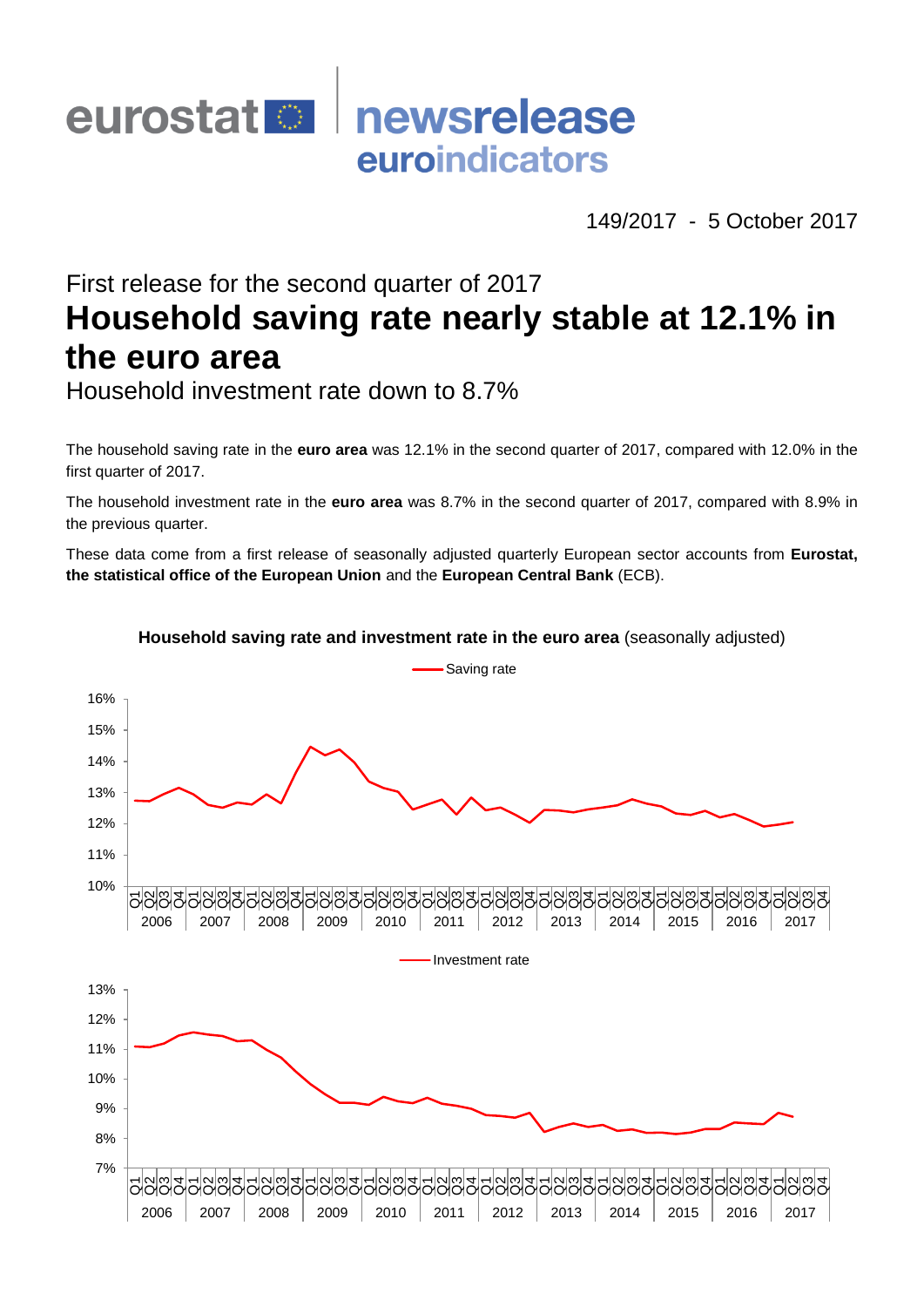#### Geographical information

The **euro area** (EA19) consists of 19 Member States: Belgium, Germany, Estonia, Ireland, Greece, Spain, France, Italy, Cyprus, Latvia, Lithuania, Luxembourg, Malta, the Netherlands, Austria, Portugal, Slovenia, Slovakia and Finland, plus the European Central Bank and European Stability Mechanism.

#### Methods and definitions

The **gross saving rate of households** (household saving rate) is defined as gross saving divided by gross disposable income, with the latter including the change in the net equity of households in pension funds reserves. Gross saving is the part of the gross disposable income which is not spent as final consumption expenditure. Therefore, the saving rate increases when gross disposable income grows at a higher rate than final consumption expenditure.

The **gross investment rate of households** (household investment rate) is defined as gross fixed capital formation divided by gross disposable income, with the latter being adjusted for the change in the net equity of households in pension funds reserves. Household investment mainly consists of the purchase and renovation of dwellings.

The compilation of the European sector accounts follows the **European System of Accounts 2010 (ESA2010)** and covers the period from the first quarter of 1999 onwards.

Institutional sectors bring together economic units with broadly similar characteristics and behaviour, namely: households (including non-profit institutions serving households), non-financial corporations, financial corporations, government and the rest of the world. In the latter, to measure the external transactions of the euro area / European Union (EU), it is necessary to remove cross-border flows within the area concerned.

Eurostat's website includes detailed annual and quarterly sector accounts of Member States of the European Economic Area and derived key indicators published around 120 days after each quarter (which also cover annual indicators such as debt-toincome ratios). A subset of quarterly key indicators is published around 94 days after each quarter.

#### Revisions and timetable

Compared with data released on 28 July 2017, the household saving rate for the first quarter of 2017 has been revised from 12.3% to 12.0%. The household investment rate for the first quarter of 2017 remains unchanged.

The final news release for the second quarter of 2017, focussing on data for household real income and consumption per capita for both the euro area and the EU, will be published on 27 October 2017. At the same time, the complete set of sectoral data will be updated in the dedicated section of the Eurostat website.

#### For more information

Eurostat [quarterly data](http://ec.europa.eu/eurostat/web/sector-accounts/data/quarterly-data) on sector accounts (including complete euro area dataset – previous vintage)

Eurostat [annual data](http://ec.europa.eu/eurostat/web/sector-accounts/data/annual-data) on sector accounts (including complete euro area dataset – previous vintage)

Eurostat [metadata](http://ec.europa.eu/eurostat/cache/metadata/en/nasq_10_nf_tr_esms.htm) on European sector accounts compilation

Detailed data and methodology on the Eurostat website [here](http://ec.europa.eu/eurostat/sectoraccounts) and on the ECB website [here](http://www.ecb.eu/stats/acc/html/index.en.html)

Eurostat €-indicator[s release calendar](http://ec.europa.eu/eurostat/news/release-calendar)

Issued by: **Eurostat Press Office**

**Vincent BOURGEAIS Tel: +352-4301-33444 [eurostat-pressoffice@ec.europa.eu](mailto:eurostat-pressoffice@ec.europa.eu)** For further information:

**Peter GAL Enrico INFANTE Tel: +352-4301-33864 [estat-sector-query@ec.europa.eu](mailto:estat-sector-query@ec.europa.eu)**

[EurostatStatistics](http://www.facebook.com/EurostatStatistics) **Europa.eu/eurostat/** 

[@EU\\_Eurostat](http://twitter.com/EU_Eurostat)

**Media requests**: Eurostat media support / Tel: +352-4301-33 408 / [eurostat-mediasupport@ec.europa.eu](mailto:eurostat-mediasupport@ec.europa.eu)